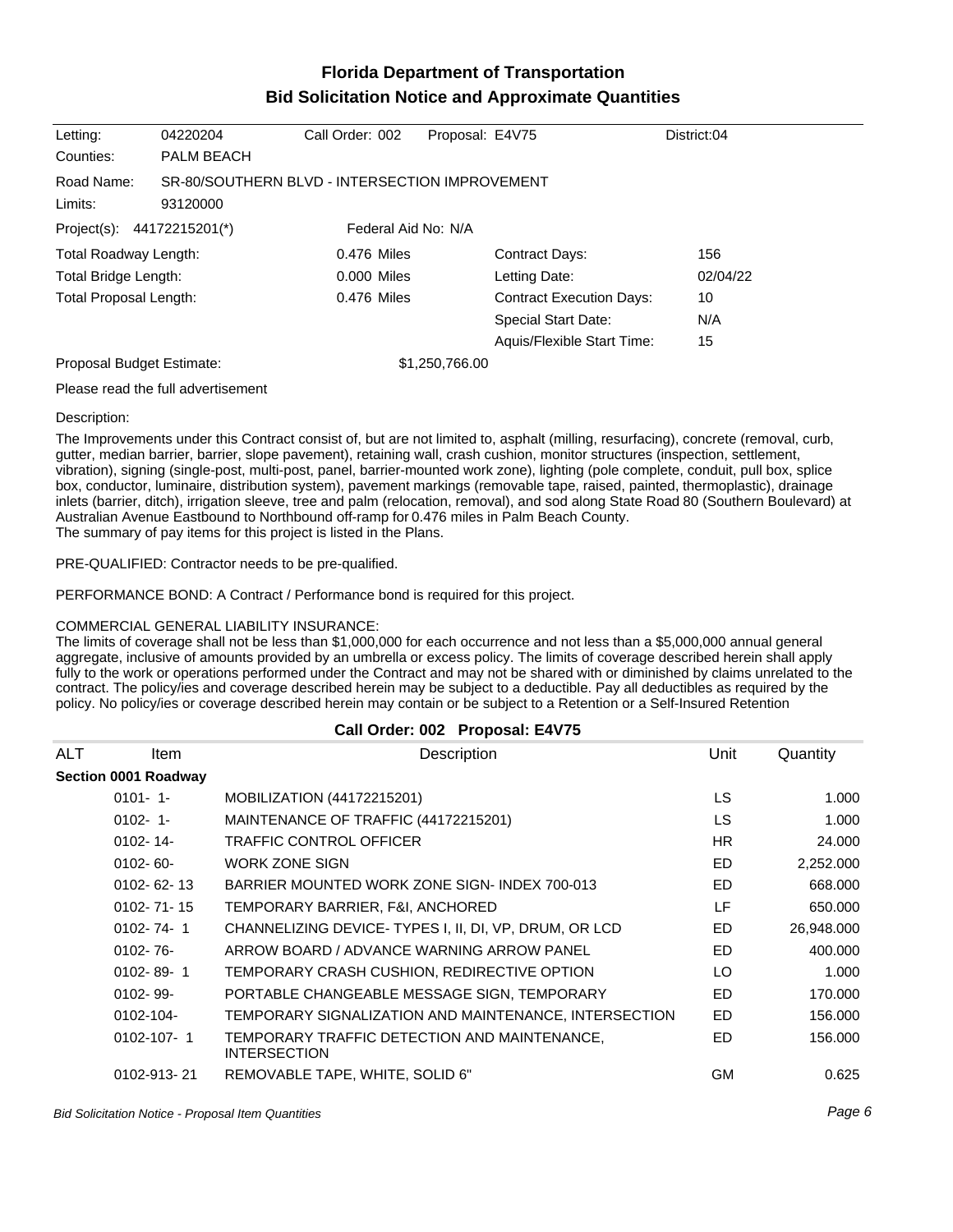**Call Order: 002 Proposal: E4V75**

| ALT | Item            | Description                                                                               | Unit      | Quantity  |
|-----|-----------------|-------------------------------------------------------------------------------------------|-----------|-----------|
|     | 0102-913-23     | REMOVABLE TAPE, WHITE, 24" STOP BAR                                                       | LF        | 15.000    |
|     | 0102-913-29     | REMOVABLE TAPE, WHITE, MESSAGE, SYMBOL OR ARROW                                           | EA        | 6.000     |
|     | 0102-913-31     | REMOVABLE TAPE, YELLOW, SOLID, 6"                                                         | GM        | 1.334     |
|     | $0104 - 10 - 3$ | <b>SEDIMENT BARRIER</b>                                                                   | LF        | 1,122.000 |
|     | 0104-18-        | <b>INLET PROTECTION SYSTEM</b>                                                            | EA        | 18.000    |
|     | $0107 - 1 -$    | LITTER REMOVAL                                                                            | AC        | 9.040     |
|     | $0107 - 2$      | <b>MOWING</b>                                                                             | AC        | 9.040     |
|     | $0108 - 1 -$    | MONITOR EXISTING STRUCTURES- INSPECTION AND SETTLEMENT<br>MONITORING (44172215201)        | <b>LS</b> | 1.000     |
|     | $0108 - 2 -$    | MONITOR EXISTING STRUCTURES-VIBRATION MONITORING<br>(44172215201)                         | <b>LS</b> | 1.000     |
|     | $0110 - 1 - 1$  | CLEARING & GRUBBING (44172215201)                                                         | LS        | 1.000     |
|     | $0110 - 2 - 2$  | SELECTIVE CLEARING AND GRUBBING, AREAS WITH TREES TO<br><b>REMAIN</b>                     | AC        | 0.010     |
|     | $0110 - 4 - 10$ | REMOVAL OF EXISTING CONCRETE                                                              | SY        | 640.000   |
|     | 0110-21-        | TREE PROTECTION BARRIER                                                                   | LF        | 1,302.000 |
|     | $0110 - 23 -$   | <b>TREE REMOVAL</b>                                                                       | EA        | 1.000     |
|     | $0120 - 1$      | <b>REGULAR EXCAVATION</b>                                                                 | <b>CY</b> | 646.000   |
|     | $0120 - 6 -$    | <b>EMBANKMENT</b>                                                                         | <b>CY</b> | 791.800   |
|     | $0160 - 4$      | <b>TYPE B STABILIZATION</b>                                                               | SY        | 2,337.000 |
|     | 0285-709-       | OPTIONAL BASE, BASE GROUP 09                                                              | SY        | 1,871.000 |
|     | 0327-70-6       | MILLING EXISTING ASPHALT PAVEMENT, 1 1/2" AVG DEPTH                                       | SY        | 7,098.000 |
|     | 0334-1-12       | SUPERPAVE ASPHALTIC CONC, TRAFFIC B                                                       | <b>TN</b> | 116.200   |
|     | 0334-1-13       | SUPERPAVE ASPHALTIC CONC, TRAFFIC C                                                       | <b>TN</b> | 121.300   |
|     | 0337- 7-81      | ASPHALT CONCRETE FRICTION COURSE, TRAFFIC B, FC-12.5, PG 76-<br>22                        | <b>TN</b> | 430.900   |
|     | 0337- 7-83      | ASPHALT CONCRETE FRICTION COURSE, TRAFFIC C, FC-12.5, PG 76-<br>22                        | <b>TN</b> | 322.100   |
|     | 0425-1-525      | INLETS, DITCH BOTTOM, TYPE C, PARTIAL                                                     | EA        | 1.000     |
|     | 0425-1-921      | INLETS, ADJACENT BARRIER, <= 10'                                                          | EA        | 2.000     |
|     | $0425 - 2 - 61$ | MANHOLES, P-8, <10'                                                                       | EA        | 2.000     |
|     | 0430-175-118    | PIPE CULVERT, OPTIONAL MATERIAL, ROUND, 18"S/CD                                           | LF        | 22.000    |
|     | $0520 - 1 - 7$  | CONCRETE CURB & GUTTER, TYPE E                                                            | LF        | 1,110.000 |
|     | 0520-1-10       | CONCRETE CURB & GUTTER, TYPE F                                                            | LF        | 3.000     |
|     | $0521 - 1 - 13$ | MEDIAN CONCRETE BARRIER, TALL GRADE-SEPARATED                                             | LF        | 94.000    |
|     | $0521 - 8 - 7$  | CONCRETE BARRIER, WITH JUNCTION SLAB, 36" SINGLE SLOPE                                    | LF        | 244.000   |
|     | $0521 - 8 - 27$ | CONCRETE BARRIER, WITH SPECIAL JUNCTION SLAB, 36" SINGLE<br>SLOPE, PROJECT 441722-1-52-01 | LF.       | 41.000    |
|     | $0524 - 2 - 2$  | CONCRETE SLOPE PAVEMENT, NON REINFORCED, 4"                                               | SY        | 4.000     |
|     | $0544 - 2 - 1$  | CRASH CUSHION, TL-2, NARROW                                                               | EA        | 1.000     |
|     | 0548-14-        | RETAINING WALL SYSTEM, PERMANENT-WIDENING, ATTACHED TO<br><b>EXISTING WALL</b>            | <b>SF</b> | 2,818.000 |
|     | $0570 - 1 - 2$  | PERFORMANCE TURF, SOD                                                                     | SY        | 855.000   |
|     | $0706 - 1 - 3$  | RAISED PAVEMENT MARKER, TYPE B                                                            | EA        | 167.000   |
|     | 0710-11-101     | PAINTED PAVEMENT MARKINGS, STANDARD, WHITE, SOLID, 6"                                     | <b>GM</b> | 0.584     |
|     | 0710-11-103     | PAINTED PAVEMENT MARKINGS, STANDARD, WHITE, SOLID FOR<br>INTERCHANGE MARKINGS, 12"        | GM        | 0.210     |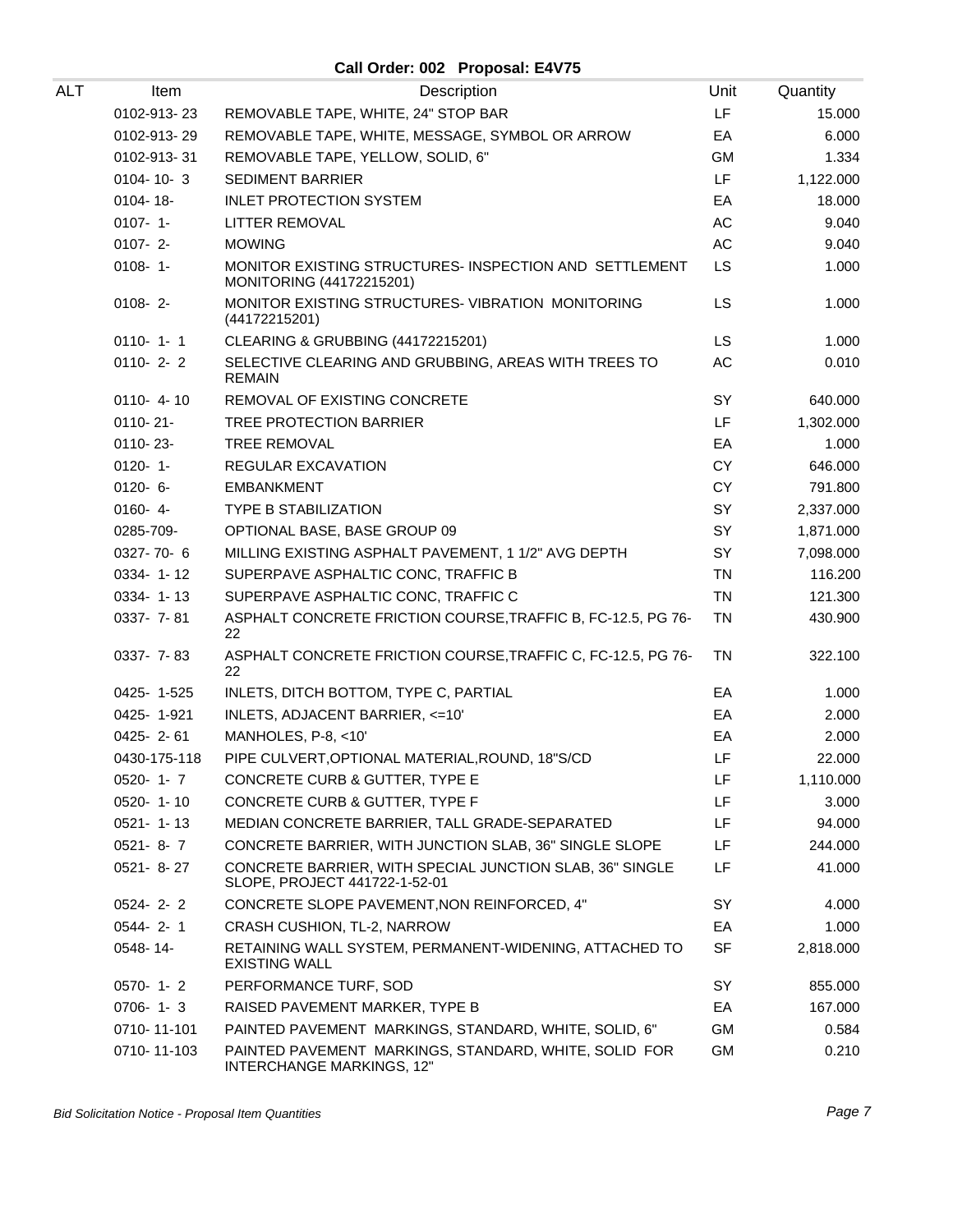## **Call Order: 002 Proposal: E4V75**

| <b>ALT</b> | Item                        | Description                                                                                      | Unit      | Quantity |
|------------|-----------------------------|--------------------------------------------------------------------------------------------------|-----------|----------|
|            | 0710-11-125                 | PAINTED PAVEMENT MARKINGS, STANDARD, WHITE, SOLID FOR<br>STOP LINE OR CROSSWALK, 24"             | LF        | 24.000   |
|            | 0710-11-131                 | PAINTED PAVEMENT MARKINGS, STANDARD, WHITE, SKIP, 10-30<br>OR 3-9 SKIP, 6" WIDE                  | <b>GM</b> | 0.492    |
|            | 0710-11-141                 | PAINTED PAVEMENT MARKINGS, STANDARD, WHITE, 2-4 DOTTED<br>GUIDELINE/ 6-10 DOTTED EXTENSION, 6"   | <b>GM</b> | 0.003    |
|            | 0710-11-160                 | PAINTED PAVEMENT MARKINGS, STANDARD, WHITE, MESSAGE OR<br><b>SYMBOL</b>                          | EA        | 4.000    |
|            | 0710-11-170                 | PAINTED PAVEMENT MARKINGS, STANDARD, WHITE, ARROWS                                               | EA        | 22.000   |
|            | 0710-11-201                 | PAINTED PAVEMENT MARKINGS, STANDARD, YELLOW, SOLID, 6"                                           | <b>GM</b> | 0.792    |
|            | 0999-25-                    | INITIAL CONTINGENCY AMOUNT, DO NOT BID (44172215201)                                             | <b>LS</b> | 1.000    |
|            | <b>Section 0002 Signing</b> |                                                                                                  |           |          |
|            | 0700-1-21                   | SINGLE POST SIGN, F&I BARRIER MOUNT INDEX 11871/700-013 UP<br><b>TO 12 SF</b>                    | <b>AS</b> | 8.000    |
|            | 0700-1-50                   | SINGLE POST SIGN, RELOCATE                                                                       | AS        | 1.000    |
|            | 0700-1-60                   | SINGLE POST SIGN, REMOVE                                                                         | AS        | 2.000    |
|            | 0700-2-16                   | MULTI- POST SIGN, F&I GROUND MOUNT, 101-200 SF                                                   | AS        | 1.000    |
|            | $0700 - 2 - 60$             | MULTI- POST SIGN, REMOVE                                                                         | AS        | 1.000    |
|            | 0700-3-101                  | SIGN PANEL, FURNISH & INSTALL GROUND MOUNT, UP TO 12 SF                                          | EA        | 8.000    |
|            | 0700-3-601                  | SIGN PANEL, REMOVE, UP TO 12 SF                                                                  | EA        | 4.000    |
|            | $0706 - 1 - 3$              | RAISED PAVEMENT MARKER, TYPE B                                                                   | EA        | 373.000  |
|            | 0710-90-                    | PAINTED PAVEMENT MARKINGS, FINAL SURFACE (44172215201)                                           | <b>LS</b> | 1.000    |
|            | 0711-11-103                 | THERMOPLASTIC, STANDARD, WHITE, SOLID, 12" FOR<br><b>INTERCHANGE MARKINGS</b>                    | <b>GM</b> | 0.210    |
|            | 0711-11-125                 | THERMOPLASTIC, STANDARD, WHITE, SOLID, 24" FOR STOP LINE<br>AND CROSSWALK                        | <b>LF</b> | 24.000   |
|            | 0711-11-141                 | THERMOPLASTIC, STANDARD, WHITE, 2-4 DOTTED GUIDELINE/ 6-10<br>GAP EXTENSION, 6"                  | <b>GM</b> | 0.003    |
|            | 0711-11-160                 | THERMOPLASTIC, STANDARD, WHITE, MESSAGE OR SYMBOL                                                | EA        | 4.000    |
|            | 0711-11-170                 | THERMOPLASTIC, STANDARD, WHITE, ARROW                                                            | EA        | 16.000   |
|            | 0711-16-101                 | THERMOPLASTIC, STANDARD-OTHER SURFACES, WHITE, SOLID, 6"                                         | <b>GM</b> | 0.292    |
|            | 0711-16-131                 | THERMOPLASTIC, STANDARD-OTHER SURFACES, WHITE, SKIP, 6",10<br>-30 SKIP OR 3-9 LANE DROP          | <b>GM</b> | 0.492    |
|            | 0711-16-201                 | THERMOPLASTIC, STANDARD-OTHER SURFACES, YELLOW, SOLID,<br>6"                                     | GM        | 0.472    |
|            | Section 0003 Lighting       |                                                                                                  |           |          |
|            | 0630-2-11                   | CONDUIT, FURNISH & INSTALL, OPEN TRENCH                                                          | LF        | 8.000    |
|            | 0630-2-16                   | CONDUIT, FURNISH & INSTALL, EMBEDDED CONCRETE BARRIERS<br>AND TRAFFIC RAILINGS                   | LF.       | 264.000  |
|            | 0635-2-11                   | PULL & SPLICE BOX, F&I, 13" x 24" COVER SIZE                                                     | EA        | 1.000    |
|            | 0635-3-13                   | JUNCTION BOX, FURNISH & INSTALL, EMBEDDED                                                        | EA        | 2.000    |
|            | $0715 - 1 - 12$             | LIGHTING CONDUCTORS, F&I, INSULATED, NO.8 - 6                                                    | LF.       | 948.000  |
|            | $0715 - 1 - 60$             | LIGHTING CONDUCTORS, REMOVE & DISPOSE, CONTRACTOR<br><b>OWNS</b>                                 | LF.       | 936.000  |
|            | $0715 - 4 - 14$             | LIGHT POLE COMPLETE, FURNISH & INSTALL STANDARD POLE<br>STANDARD FOUNDATION, 45' MOUNTING HEIGHT | EA        | 2.000    |
|            | $0715 - 4 - 70$             | LIGHT POLE COMPLETE, REMOVE POLE AND FOUNDATION                                                  | EA        | 2.000    |
|            | 0715-11-211                 | LUMINAIRE, F&I- REPLACE EXISTING LUMINAIRE ON EXISTING<br>POLE/ARM, ROADWAY, COBRA HEAD          | EA        | 2.000    |